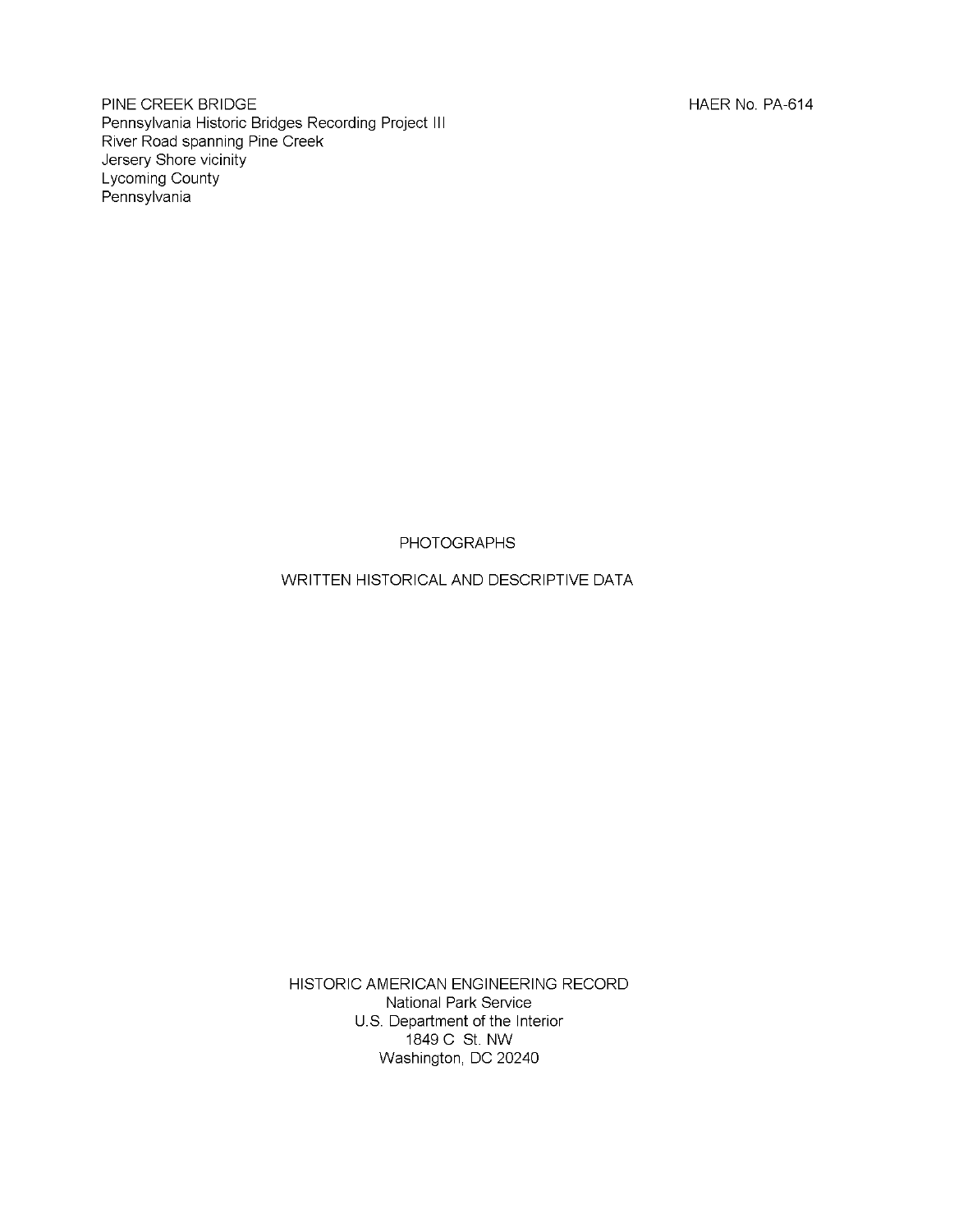# HISTORIC AMERICAN ENGINEERING RECORD

# PINE CREEK BRIDGE

HAER No. PA-614

| LOCATION:                | River Road spanning Pine Creek, Jersey Shore vicinity,<br>Lycoming County, Pennsylvania, connecting Porter<br>Township, Lycoming County and Pine Creek Township,<br>Clinton County, PA.<br>Bin # 41 3003 0010 0000                                                                                                                                                                                                                                                                                                                                                                                                                                                                                                                                                                                                                                                                                                                                         |
|--------------------------|------------------------------------------------------------------------------------------------------------------------------------------------------------------------------------------------------------------------------------------------------------------------------------------------------------------------------------------------------------------------------------------------------------------------------------------------------------------------------------------------------------------------------------------------------------------------------------------------------------------------------------------------------------------------------------------------------------------------------------------------------------------------------------------------------------------------------------------------------------------------------------------------------------------------------------------------------------|
| DATE OF<br>CONSTRUCTION: | 1889                                                                                                                                                                                                                                                                                                                                                                                                                                                                                                                                                                                                                                                                                                                                                                                                                                                                                                                                                       |
|                          |                                                                                                                                                                                                                                                                                                                                                                                                                                                                                                                                                                                                                                                                                                                                                                                                                                                                                                                                                            |
| DESIGNERS:               | William O. Douglas and Charles M. Jarvis                                                                                                                                                                                                                                                                                                                                                                                                                                                                                                                                                                                                                                                                                                                                                                                                                                                                                                                   |
| <b>BUILDER:</b>          | Berlin Iron Bridge Company (East Berlin, CT)                                                                                                                                                                                                                                                                                                                                                                                                                                                                                                                                                                                                                                                                                                                                                                                                                                                                                                               |
| PRESENT OWNER:           | Pennsylvania Department of Transportation                                                                                                                                                                                                                                                                                                                                                                                                                                                                                                                                                                                                                                                                                                                                                                                                                                                                                                                  |
| PRESENT USE:             | Vehicular Bridge                                                                                                                                                                                                                                                                                                                                                                                                                                                                                                                                                                                                                                                                                                                                                                                                                                                                                                                                           |
| SIGNIFICANCE:            | The Pine Creek Bridge is an outstanding example of a<br>lenticular through truss. The lenticular, or parabolic, truss<br>is a type developed during the mid-nineteenth century in<br>Europe, but it enjoyed its greatest popularity in forms<br>derived from designs by William O. Douglas and Charles<br>Jarvis, engineers associated with the Berlin Iron Bridge<br>Company. This company was the main producer of this<br>unusual truss form, which was erected in many rural and<br>urban settings throughout the United States between 1878<br>and 1900. The Pine Creek Bridge is one of the longest<br>single span bridges (288') remaining in a group of about<br>fifty surviving lenticulars. Its Warren pattern web bracing<br>was typical for such long lenticulars as were the highly<br>decorated portals for such through truss bridges. The Pine<br>Creek Bridge was placed on the National Register of<br>Historic Places on June 22, 1988. |
| HISTORIAN:               | Dr. Linda S. Phipps, summer 2002                                                                                                                                                                                                                                                                                                                                                                                                                                                                                                                                                                                                                                                                                                                                                                                                                                                                                                                           |
| PROJECT<br>INFORMATION:  | The Pennsylvania Historic Bridges Recording Project III is<br>part of the Historic American Engineering Record (HAER),                                                                                                                                                                                                                                                                                                                                                                                                                                                                                                                                                                                                                                                                                                                                                                                                                                     |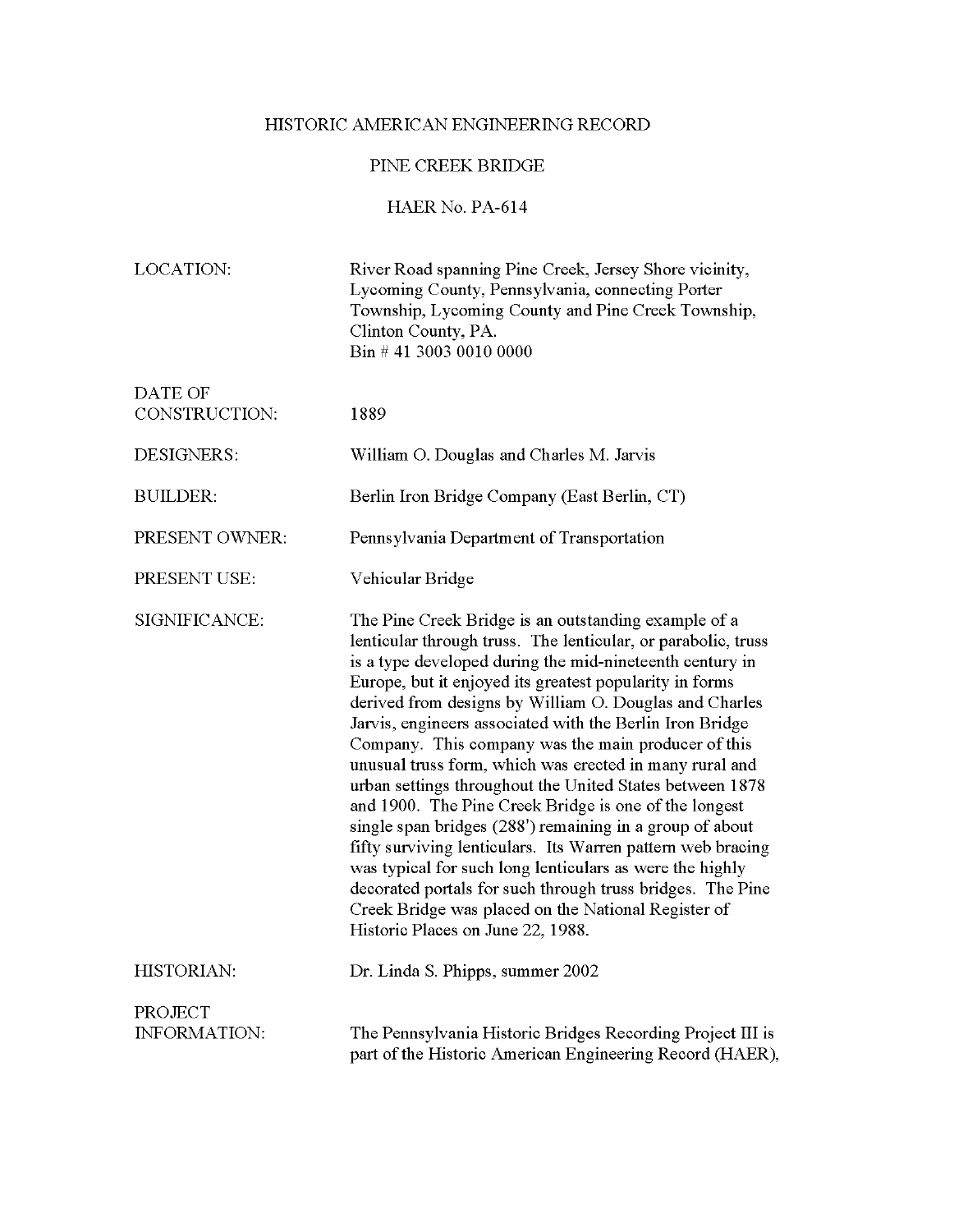a long-range program documenting historically significant engineering, industrial, and maritime sites in the United States. The National Park Service, U.S. Department of the Interior, administers the HAER program. The Pennsylvania Historic Bridges Project III was co-sponsored during the summer of 2002 by HAER under the general direction of E. Blaine Cliver, Chief; and the Pennsylvania Department of Transportation (PENNDOT), Bureau of Design, Dean A. Schreiber, Director; and the Pennsylvania Historical and Museum Commission, Brent D. Glass, Executive Director and State Historic Preservation Officer. Ms. Kara Russell of the Bureau of Design's Environmental Quality Assurance Division served as principal liaison.

The fieldwork, measured drawings, historical reports and photographs for the Pennsylvania Historic Bridges Recording Project III were prepared under the direction of Eric DeLony, Chief of HAER. The team consisted of: Architects—Todd A. Croteau, Project Leader (HAER Architect); Roland S. Flores, Field Supervisor (HAER Architect); Marcy Ann Giannunzio (University of Michigan, Ann Arbor); Katherine Marie Kozarek (University of California, Berkeley); Sara Kryda (Illinois Institute of Technology); Jenna Michelle Murphy (University of Detroit—Mercy); Sandra Christine Pires (ICOMOS—Portugal); Dr. Linda S. Phipps and Dr. Richard Vidutis served as project historians under the supervision of Dr. Richard O'Connor (HAER Senior Historian). Professor Thomas E. Boothby, PhD, PE, RA (Pennsylvania State University, State College) was the Consulting Engineer; Jose C. Colon (Pennsylvania State University, State College), was the Project Engineer. Jet Lowe (HAER Photographer) took all large format photography. Justine Christianson (HAER Historian) prepared the documentation for transmittal to the Library of Congress.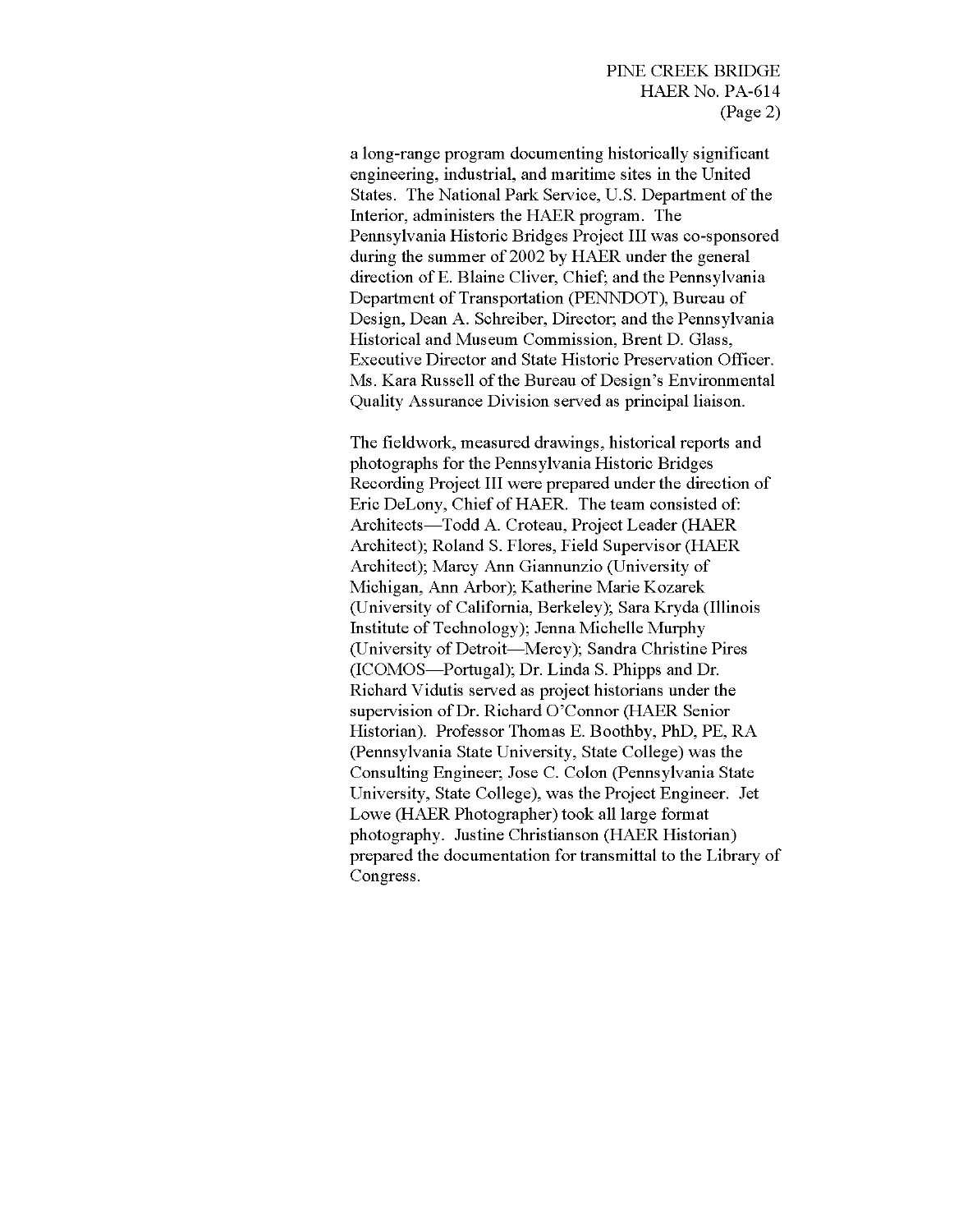# Description

The Pine Creek Bridge carries River Road over Pine Creek at the boundary between Clinton and Lycoming Counties, Pennsylvania. It is a seven-panel through lenticular truss with the Warren pattern typical of such longer spans. On the top chord, the panels measure 41' between joints, while on the bottom chord between joints the panels measure 20 1/2'. The bridge is of wrought and cast iron with steel members and decking added in later renovations. The bridge spans 287'-8" between end posts, with 21' high endposts measured from their bases to their upper pin connections.<sup>2</sup> The maximum distance between the upper and lower chords is 39'-8" near the center ofthe span. The endposts are roughly square in section and consist of three flat plates riveted to four angles. Their inner edges are open and secured by latticed straps. At the portals, the end posts are joined by a pair of riveted angles that are further strengthened by latticed arches joining the posts near the top.

As is consistent with lenticular trusses by the Berlin Iron Bridge Company, the top chords of the bridge are curved, thus approximating true parabolas.<sup>3</sup> Their composition mirrors that of the end posts, with riveted angles connecting three flat plates with the sides secured by riveted straps. Splices in the top chord occur between the panel points. The lower chord, or cable, consists of paired flat eyebars that are pin connected at the panel points. Their curves oppose those of the upper chord.

Because this is a Warren pattern lenticular, laced angle web posts run in a vpattern between the pin connections of the upper and lower chords and are oriented transversely to the span. Latticed sway bracing of a construction similar to the web posts is symmetrically distributed across the truss, connecting every other pair of web posts at their midpoints. There are also latticed sway braces connecting the top chord at each panel point. Diagonal tie bars with adjustable turnbuckles connect the upper chord and also run beneath the decking at the panel points. A thin rod runs longitudinally through the center of these bars to reinforce their repeating x-pattern. A parallel reinforcement runs through the center of each web in the form of slender paired rods.

At various times, renovations have resulted in slight alterations to the bridge. At some point, the timber decking of the original bridge was replaced with welded steel Ibeams and a steel grid road surface. Steel guardrails and intermediate supports have also been welded to these surfaces. The original coursed masonry of the abutments and wing walls has been encased in scored reinforced concrete revetments, in an effort to create the effect of rustication. One result has been that, in adding this material, the distance between the abutments and the bridge seats have been reduced. In the most problematic of such improvements, during the late 1960s, the end connections were encased in reinforced concrete. This essentially prevented the bridge from expanding and

 $1$  E-mail communication between Justine Christianson, HAER Historian, with Matt Hamel, Regional Architectural Historian, PENNDOT Districts 2-0, 3-0, 4-0, August 29, 2003.

*<sup>2</sup>* The author is indebted to Jose Colon for these measurements.

<sup>&</sup>lt;sup>3</sup> See Robins Fleming, "Early Parabolic Truss Bridges Gradually Disappearing," Engineering News-Record. 100, no. 19 (May 10, 1928): pp. 748-749 for a discussion ofthe early forms ofsuch bridges under Chief Engineer William O. Douglas and the shift toward forms approximating true parabolas beginning in 1886, under Charles M. Jarvis, President ofthe Berlin Iron Bridge Company from 1886 until 1900.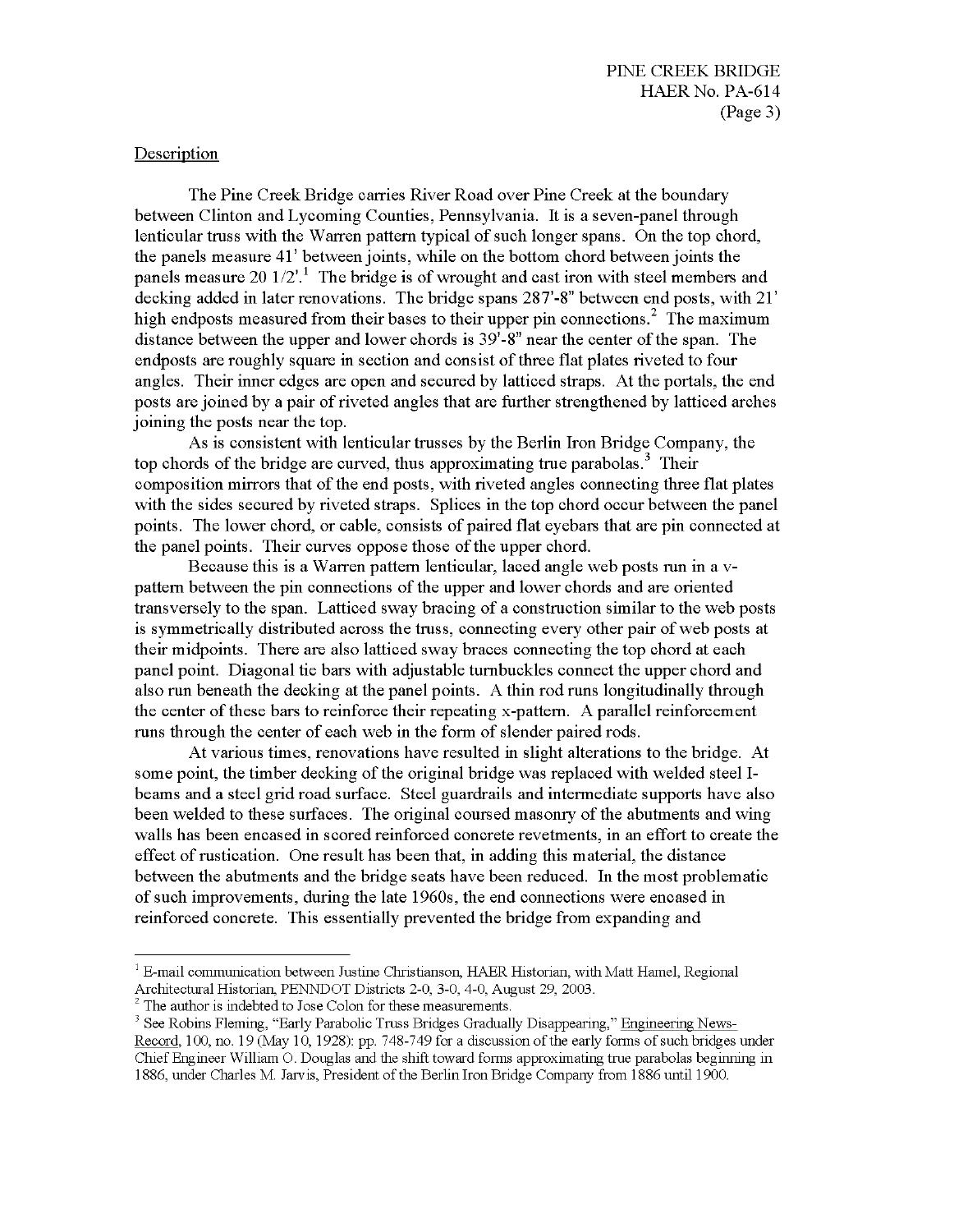contracting, causing multiple deflections in the deck beams. At points near the west side of the bridge, the outermost beams ripple like ribbons. The end panel diagonals were also encased at that time, thus stripping them of their ability to steady the bridge against shear forces. The bridge now bears a 9-ton weight limit and is presently being studied with the intention of fully rehabilitating the structure in harmony with its original design.

The Pine Creek Bridge retains a good deal of its original ornamentation. Each end post terminates in a decorative urn-like finial, resembling an oversized newel post, and flanking a stamped metal crest railing or balustrade. The composition recalls ornamentation found in architecture and interiors during the 1870s in work by architects such as Frank Furness. Sometimes referred to as the Eastlake style, there is a Gothic revival cast to the vegetal patterning of the balustrade that is echoed in the decorative cutouts of the finials. Photographs of contemporaneous bridges in the county depict small stamped eagles at the tops of these finials. At the apex, a decorative cartouche with pilasters and an arch bears the names of the respective county commissioners responsible for the erection of the bridge and credits the Berlin Iron Bridge Company for the design. The names of the commissioners vary, as the bridge spans two separate counties. On the southern shore (in Clinton County), the plaque reads from the top down: "1889, Built By The Berlin Iron Bridge Co. East Berlin Conn. Douglas & Jarvis Pat. Ap'l 16, 1878, Ap'l 7, 1885, John Grugan, J.D. Engles, H.B. Klockner, Commissioners." On the north shore, the plaque is identical except that the commissioners for Lycoming County are named: A.P. Forestman, Wm. S. Storr, T.J. Strebeich. The ornamentation is better preserved on the south portal, as the north portal is missing sections of the balustrade. The north finials are missing on both portals.

#### Significance

Pine Creek is the largest tributary of the West Branch of the Susquehanna. Known by Native Americans as "Tiadaghton," the area was once covered in pine forests, hence its name. The vicinity is rich in archaeological sites and includes the remains of Native American burial grounds and early settlements. River Road runs west from the Borough of Jersey Shore through Porter Township, crossing the creek at a point near where the Pine Creek Presbyterian Church once stood, about 65' from the former bridge. A few steps away, the Tiadaghton Elm, one of the oldest and largest trees in the area once stood. On July 4, 1776, under this tree, local patriots signed a declaration of independence from British rule.<sup>4</sup> In fact, there was a bridge at this site early in the nineteenth century. Its presence is documented before 1839, when Clinton County was created. A Bridge Book in the Clinton County Courthouse cites a number of repairs and replacements for this wooden bridge in 1853, 1865, and 1870. After the formation of

<sup>&</sup>lt;sup>4</sup> For more specific information on the Pine Creek vicinity, see Helen H. Russell, <u>The Tiadaghton Tale: A</u> History of the Area and Its People (Williamsport, PA: Scaife's Valley Press, 1975), pp. 99-131; "Borough of Jersey Shore," and "Porter Township," in John Franklin Meginness, History of Lycoming County, PA (Chicago: 1892), pp. 485-498, 664-668. For Pine Creek Township, Clinton County, see "Pine Creek Township," and "Flood of 1889," in J. Furey Milton, Historical and Biographical work, or Past and Present of Clinton County (Williamsport, PA: 1892), pp. 85-88, 392-399.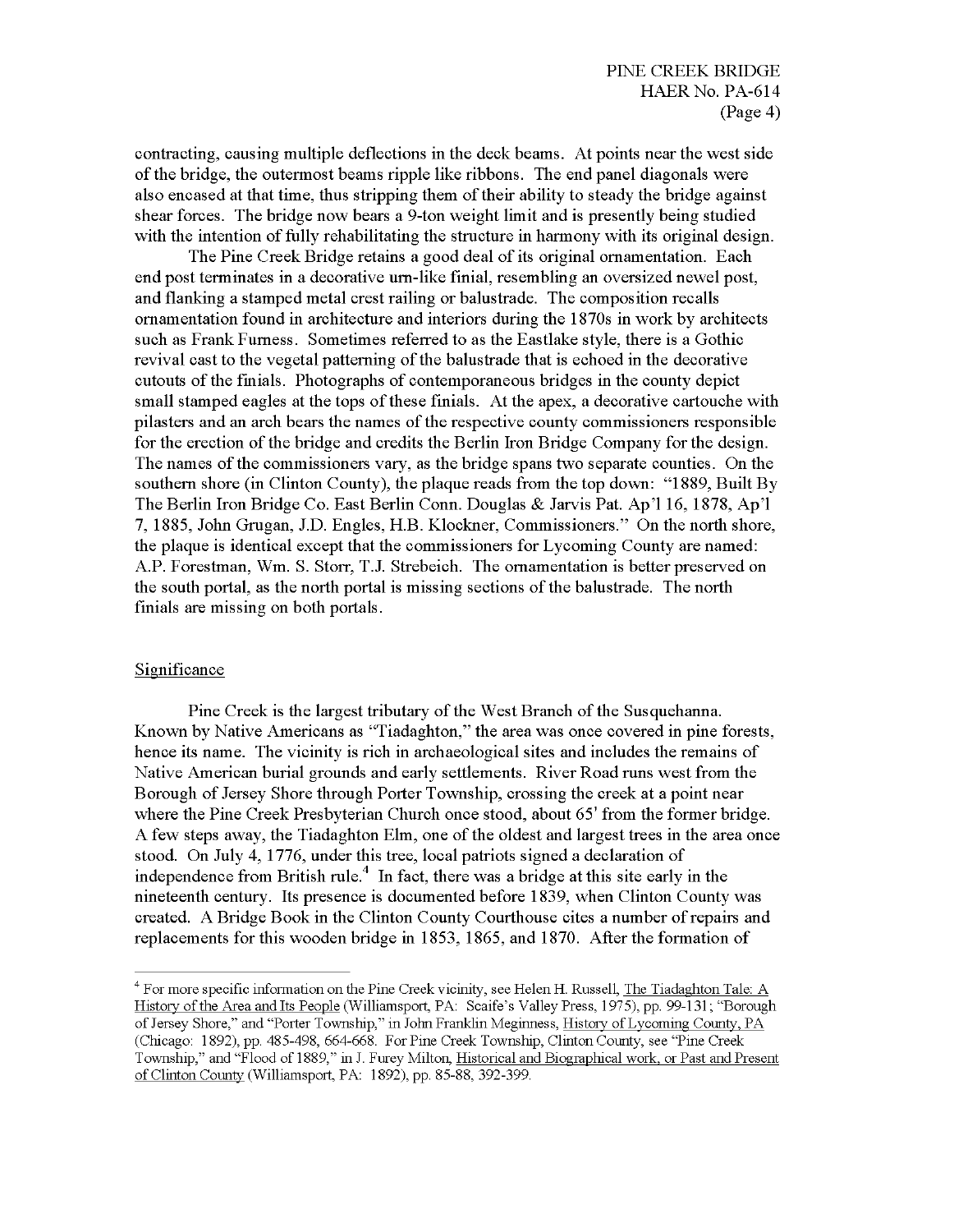Clinton County, commissioners of the two counties would have cooperatively funded such construction projects. An 1870 flood demolished an earlier bridge, which was replaced by a new wooden structure by George Stoner erected on masonry by Reed and Shaw. The combined cost of this bridge, \$12,639.34, serves as a useful comparison for the cost of the 1889 metal structure.<sup>5</sup> Remains in the creek bed of an intermediate masonry pier midway across the stream indicate that this was a two span wooden bridge, most likely covered.<sup>6</sup>

When the Pine Creek Bridge was constructed, the area bustled with local industry. The lumber industry was a key source of income to the region and created special concerns on the rivers during floods. German immigrants to the region referred to the area along Pine Creek as the "Black Forest" because the plentiful thick forests cast very dark shadows. Pine Creek was a key venue for the transportation of logs. The bridge crossed the creek just downstream from an important sawmill, a lime quarry and kiln. The site lay midway between the Jersey Shore, Pine Creek, and Buffalo Railroad Line, and the West Branch of the Pennsylvania Canal, both key transportation lines for local products. Jersey Shore, less than two miles from the bridge, was an important stop for the canal and the railroad. Large storage yards lined the course of the canal that paralleled the Main Street of the town. Vestiges ofthe aqueduct that carried the canal across Pine Creek can still be seen in the creek bed downstream.

From May 30 until June 1, 1889, unusually heavy rains served as the unhappy termination of a month that had already included eleven days of rain. The severe floods that resulted swept away even the largest bridges in the region. The same rains nearly destroyed the town of Johnstown to the southwest. The various bridges and aqueducts of the canal were decimated. The new Pine Creek Bridge was one of several constructed in 1889 and 1890 in order to replace bridges that had been severely damaged or destroyed by the inundations. A number of these new bridges were metal truss structures, with a substantial percentage furnished by the Berlin Iron Bridge Company.

The lenticular, or parabolic, truss is a type developed during the mid-nineteenth century in Europe, but it enjoyed its greatest popularity in the United States based on designs patented by William Douglas (1878, 1885) an engineer associated with the Berlin Iron Bridge Company, and its predecessor, the Corrugated Metal Company.<sup>8</sup> The company enjoyed considerable success from 1878 until its absorption by the American Bridge Company in 1900. Advertising the many advantages of its unique truss system, the company claimed to have combined the structural principles of arch and suspension bridges with an efficient deployment of material superior to more conventional truss

<sup>&</sup>lt;sup>5</sup> The author is indebted to Kathy Conrad of the Clinton County Commissioners' Office at the County Courthouse in Lock Haven, Pennsylvania for locating this information and the Commissioners' Bridge Book.

The rectangular footprint of the former pier that supported the wooden superstructure mid-stream is clearly visible through the steel grid decking of the present structure.

 $^7$  For a discussion of the canal and related transportation infrastructure, see Russell, <u>The Tiadaghton Tale.</u> pp. 99-131.

<sup>8</sup> See Victor Darnell's comprehensive study of the Berlin Iron Bridge Company and its products,

<sup>&</sup>quot;Lenticular Bridges from East Berlin, Connecticut," IA 5, no. <sup>1</sup> (1979): 19-32; for a discussion ofDouglas' various patents and their historical context, see pp. 19, 24.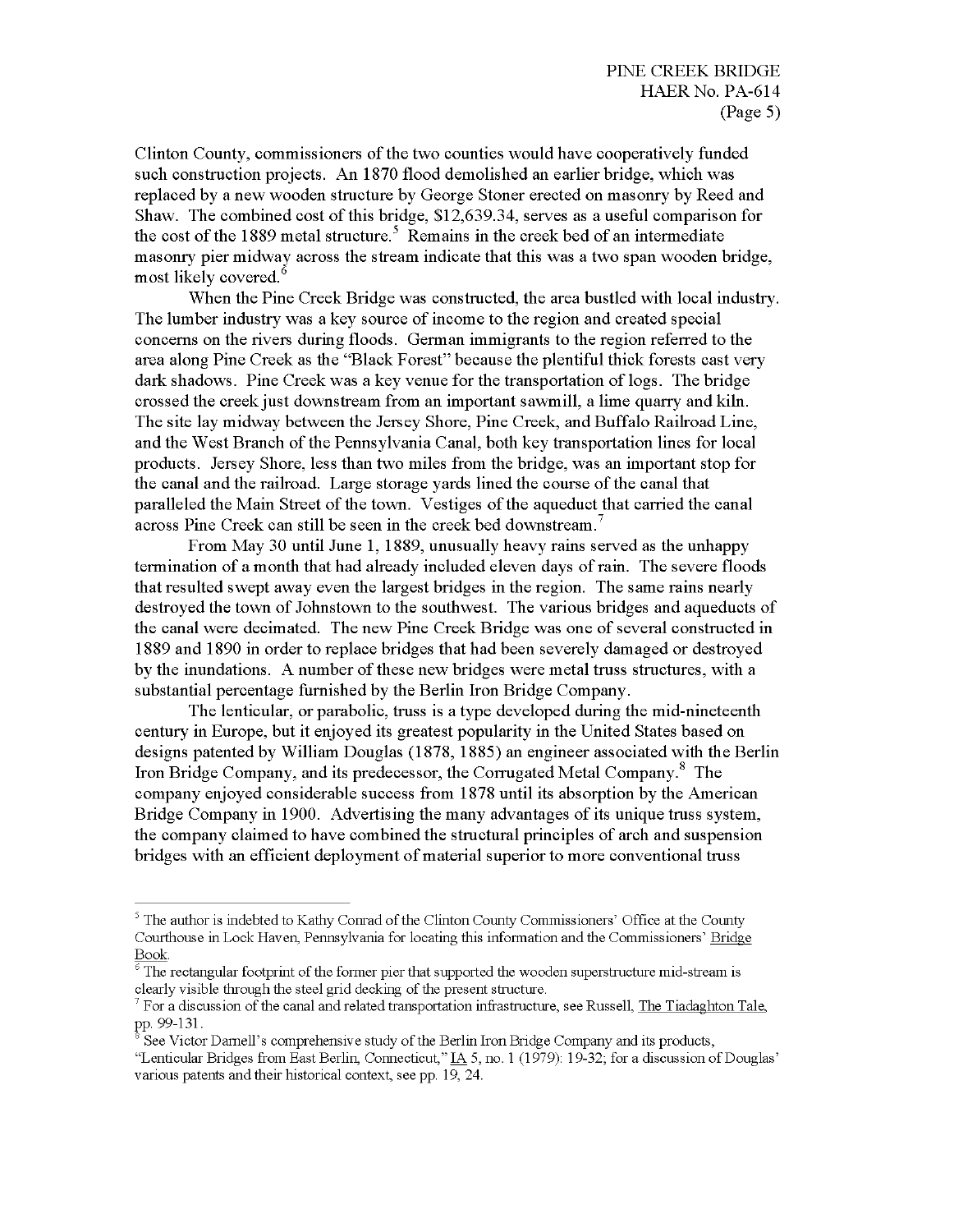structures. These bridges were described as models of economy resulting from the most advanced structural research.

The lenticular truss of the new iron bridge over Pine Creek was not a novelty to the Lycoming County Commissioners or to the inhabitants of Williamsport, the county seat and the largest city in the region. Among the casualties of the 1889 flood was one of the Berlin Iron Bridge Company's proudest achievements, the multi-span lenticular truss bridge carrying Market Street into Williamsport, over the West Branch of the Susquehanna River. Engravings of this bridge graced the company's August 1886 catalogue. Constructed in 1885, the bridge succumbed to raging waters after only four years of service. Fortunately for the company, the commissioners were not swayed by this misfortune. The catalogue encouraged potential clients to "Remember that a bridge once built by the Berlin Iron Bridge Company is built forever."<sup>10</sup> Although the commissioner's meeting minutes from these years have been lost, the Register of Orders Issued by Lycoming County Commissioners. 1884-1895. a ledger recording their expenditures during those years, suggests the extent of their commissions with the Berlin Iron Bridge Company. Although it is difficult to assemble a precise count since place names are idiomatic and often the same bridge will be referred to by more than one name, during the period covered by this register, the county appears to have commissioned at least six large metal bridges from the company. This excludes commissions by the City of Williamsport, such as the Market Street Bridge, and by townships or rail companies.<sup>11</sup> By the date of the flood, company sales had exceeded 600 bridges across twelve states from New England to Texas.

The Clinton County Bridge Book describes the Pine Creek Bridge (1889) as "...one span 287 ft long - roadway 18 ft - Height of truss 40 ft - 14 panels—wooden joists  $3 \times 12 \times 20$  ft 6 in long...." The price of the inter-county bridge over Pine Creek was \$14,480, with repairs and alterations to the existing abutments costing an additional  $$762<sup>12</sup>$  Lycoming County paid for one half of this cost.<sup>13</sup> Thus, in 1889, the Berlin Iron Bridge Company built one of its new lenticular truss structures for a few thousand dollars more than the combined cost of the wood and masonry of the bridge that had been

<sup>9</sup> See Berlin Iron Bridge Company, Iron Bridges (Catalogue) I, no. 2 (East Berlin, CT: August 1886). <sup>10</sup> Berlin Iron Bridge Company, Iron Bridges.

<sup>&</sup>lt;sup>11</sup> Commissioners of Lycoming County, PA, Register of Orders Issued by Lycoming County

Commissioners. 1884-1895. in Archives, Lycoming County Historical Society Library and Museum, Williamsport, Pennsylvania. Among the bridges mentioned are the joint bridge over Pine Creek (described variously as the one at "Hugh Shaw's" and the one at "Wentz's," a saw mill located about 2 miles north of Jersey Shore), and others at Astonville, Waterville, Lairdsville, Slate Run (a lattice truss that still stands), and one at Pine Bottom Run. Another document, a Bridge Book that provided a complete list of bridges erected by the county, appears to have also been lost from the Lycoming County Courthouse. Historian Blythe Tanner referred to this document in another HAER report on the Berlin Iron Bridge Company lenticular bridge at Waterville, undertaken during the summer of 1997. See Blythe Tanner, "Waterville Bridge," HAER No. PA-462, Historic American Engineering Record, National Park Service, U. S. Department of the Interior, 1997, footnote 3, p. 3.

<sup>&</sup>lt;sup>12</sup> Clinton County Commissioners' Bridge Book, entry for Pine Creek Bridge.

<sup>&</sup>lt;sup>13</sup> The Register of Expenses of the Lycoming County Commissioners, 1884-1895 verifies that payments for the commissioners' share of the costs were made in two equal disbursements on Jan. 21 and April 2, 1890. It appears that the payments were made directly to the bridge company, instead of one county reimbursing the other.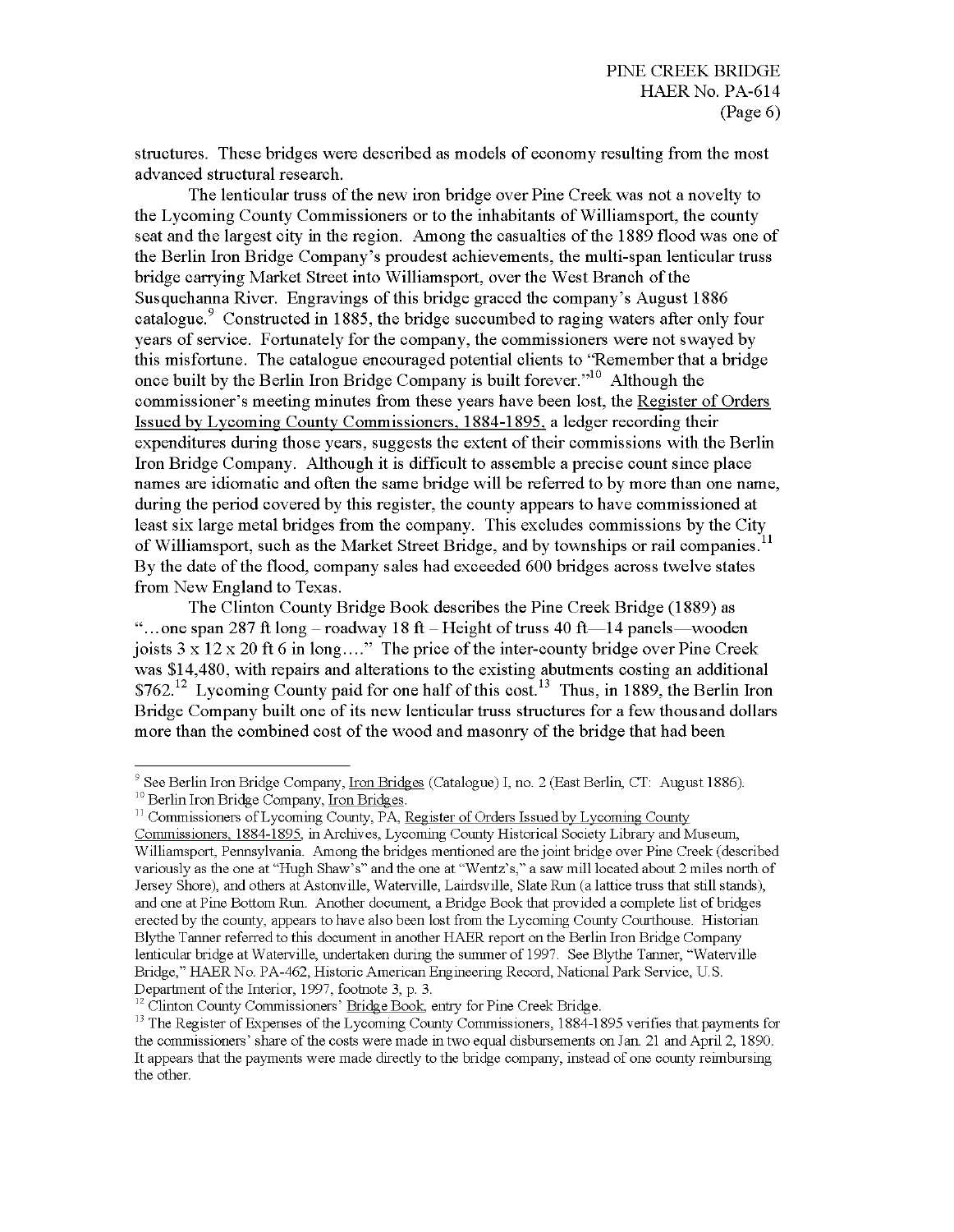erected two decades earlier. Allowing for inflation, this suggests that the company was successful because their bridges were priced competitively with more conventional structures.<sup>14</sup>

Many of these lenticular truss bridges were erected in Pennsylvania, with a significant number in the north central region.<sup>15</sup> Four of the surviving lenticular trusses in the state are by the Berlin Iron Bridge Company.<sup>16</sup> Three of these structures have already been recorded by earlier HAER projects. The remaining structure, a pony lenticular truss at Duncannon in Perry County, also erected as a result of the 1889 flood, is the subject of another report undertaken by HAER this summer (see HAER No. PA-612).

The lenticular truss has been the subject of considerable scholarly interest and its development has been we11-documented elsewhere. In particular, earlier HAER reports have treated this unique truss type at length, but this summer, Professor Thomas Boothby and M.S. student Jose Colon, of the Engineering Department of Pennsylvania State University at State College have done a number of analytical studies to test the claims made by the company. They sought to determine whether these trusses are really structurally superior to more conventional Pratt or Warren trusses in their handling of stresses. Their analysis includes computer modeling of the extant structures in Pennsylvania and follows as an adjunct to this report.

<sup>14</sup> Clinton County Commissioners' Bridge Book.

<sup>&</sup>lt;sup>15</sup> Darnell, "Lenticular Bridges," notes that the 1889 catalogue recorded at least 664 spans in twelve states, p. 24. The Perry County Commissioners Meeting Minutes for the relevant years have been lost from the county courthouse in New Bloomfield, Pennsylvania. A Bridge Docket compiled in 1908 records no such bridges in the county's inventory at that time. Since the Duncannon lenticular was owned by the borough, it was not mentioned in the county docket.

<sup>&</sup>lt;sup>16</sup> The three others are the Nicholson Township lenticular over the Tunkhannock Creek in Wyoming County (1881), the South High Street Bridge in Duncannon Borough, Perry County (1889), the Waterville Bridge, once over Little Pine Creek in Lycoming County (1890), but now spanning Swatura Creek as a pedestrian bridge in Swatura State Park, Lebanon County. Gustav Lindenthal designed a fifth multi-span structure named the Smithfield Bridge, which spans the Allegheny River at Pittsburgh. The engineer defines the relationship of his bridge to other developments of this type, both domestically and internationally, in "Letters to the Editor/Parabolic Truss Bridges—Some Early Facts," Engineering News-Record 100, no. 20 (May 17, 1928): p. 789.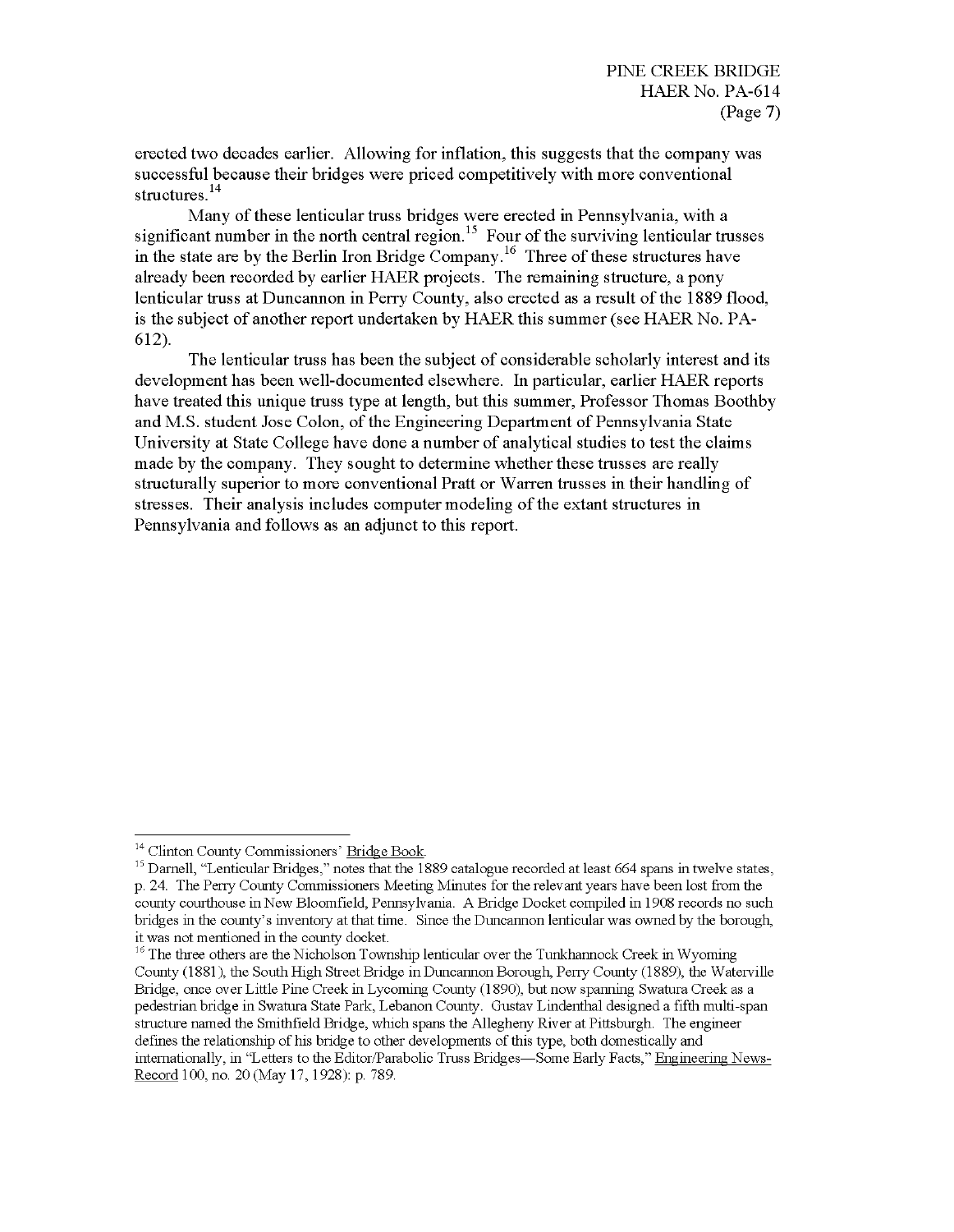### Sources Consulted

Atlas of Lycoming County. PA. Philadelphia: 1873.

- Berlin Iron Bridge Company. Iron Bridges. (Catalogue) Vol. I, No. 2, East Berlin, CT, August 1886.
- Condit, Carl. American Building Art: The Nineteenth Century. New York: Oxford University Press, 1960.
- Commissioners of Lycoming County, PA. Register of Orders Issued by Lycoming County Commissioners, 1884-1895. Archives, Lycoming County Historical Society Library and Museum, Williamsport, PA
- Darnell, Victor. Directory of American Bridge-Building Companies 1840-1900. The Society for Industrial Archaeology, Occasional Publication No. 4. Washington, D.C.: 1984.

. "Lenticular Bridges from East Berlin, Connecticut," IA 5, no. 1 (1979): 19-**32.**

- Fleming, Robins. "Early Parabolic Truss Bridges Gradually Disappearing," Engineering News-Record 100, no. 19 (May 10, 1928): 748-9.
- Historic American Engineering Record (HAER), National Park Service, U.S. Department of the Interior. "Bardwell's Ferry Bridge." HAER No. MA-98. Prints & Photographs Division, Library of Congress.

. "Nicholson Township Lenticular Bridge." HAER No. PA-468. Prints & Photographs Division, Library of Congress.

. "Waterville Bridge." HAER No. PA-462. Prints & Photographs Division, Library of Congress.

Lindenthal, Gustav. "Letters to the Editor/Parabolic Truss Bridges—Some Early Facts," Engineering News-Record 100, no. 20 (May 17, 1928): 789.

Linn, John Blair. History of Centre and Clinton Counties. PA. Philadelphia: 1883.

Meginness, John Franklin. History ofLycoming County. PA. Chicago: 1892.

Milton, J. Furey. Historical and Biographical work, or Past and Present of Clinton County. Williamsport, PA: 1892.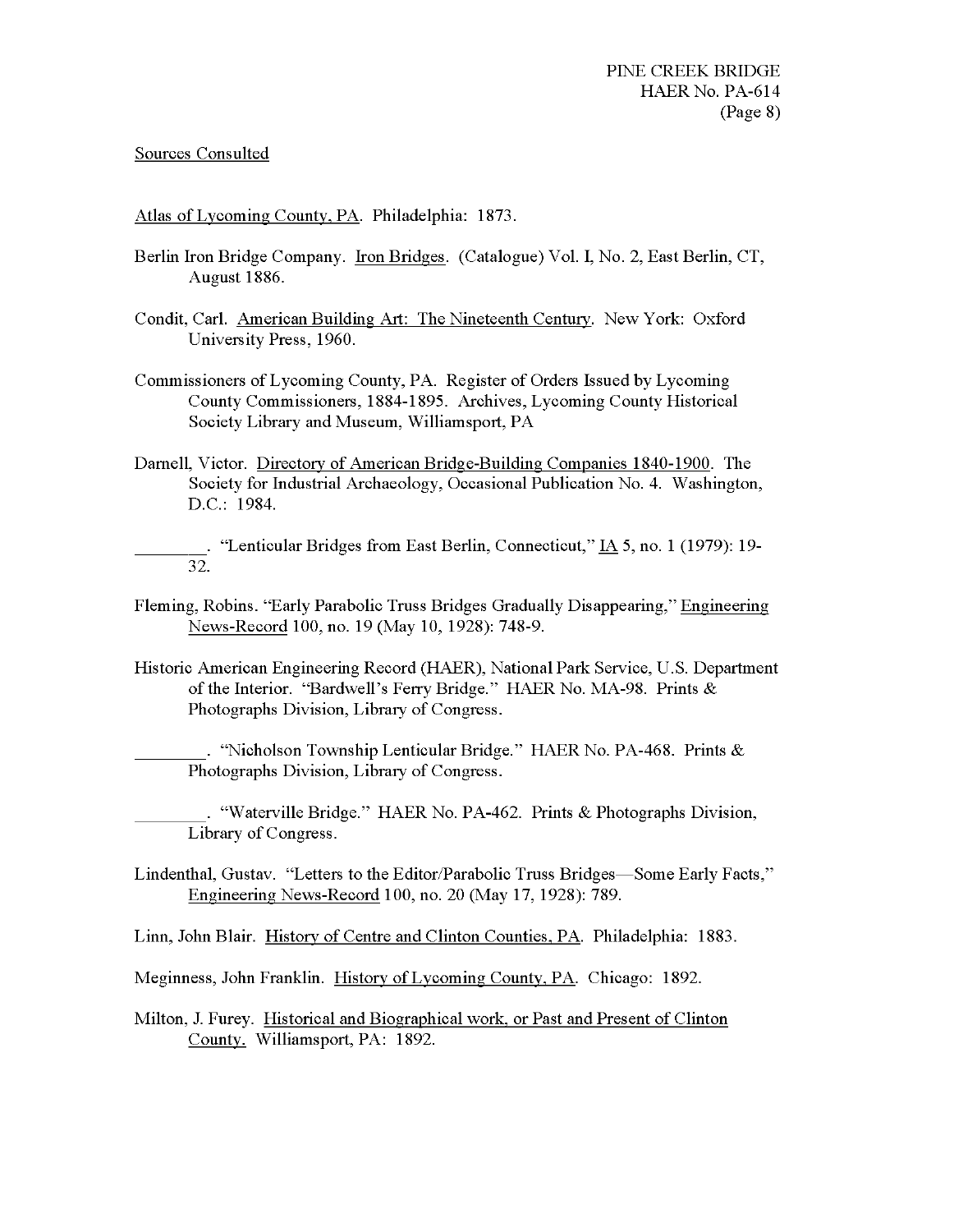PINE CREEK BRIDGE HAER No. PA-614 (Page 9)

Russell, Helen H. The Tiadaghton Tale: A History of the Area and Its People. Williamsport, PA: Scaife's Valley Press, 1975.